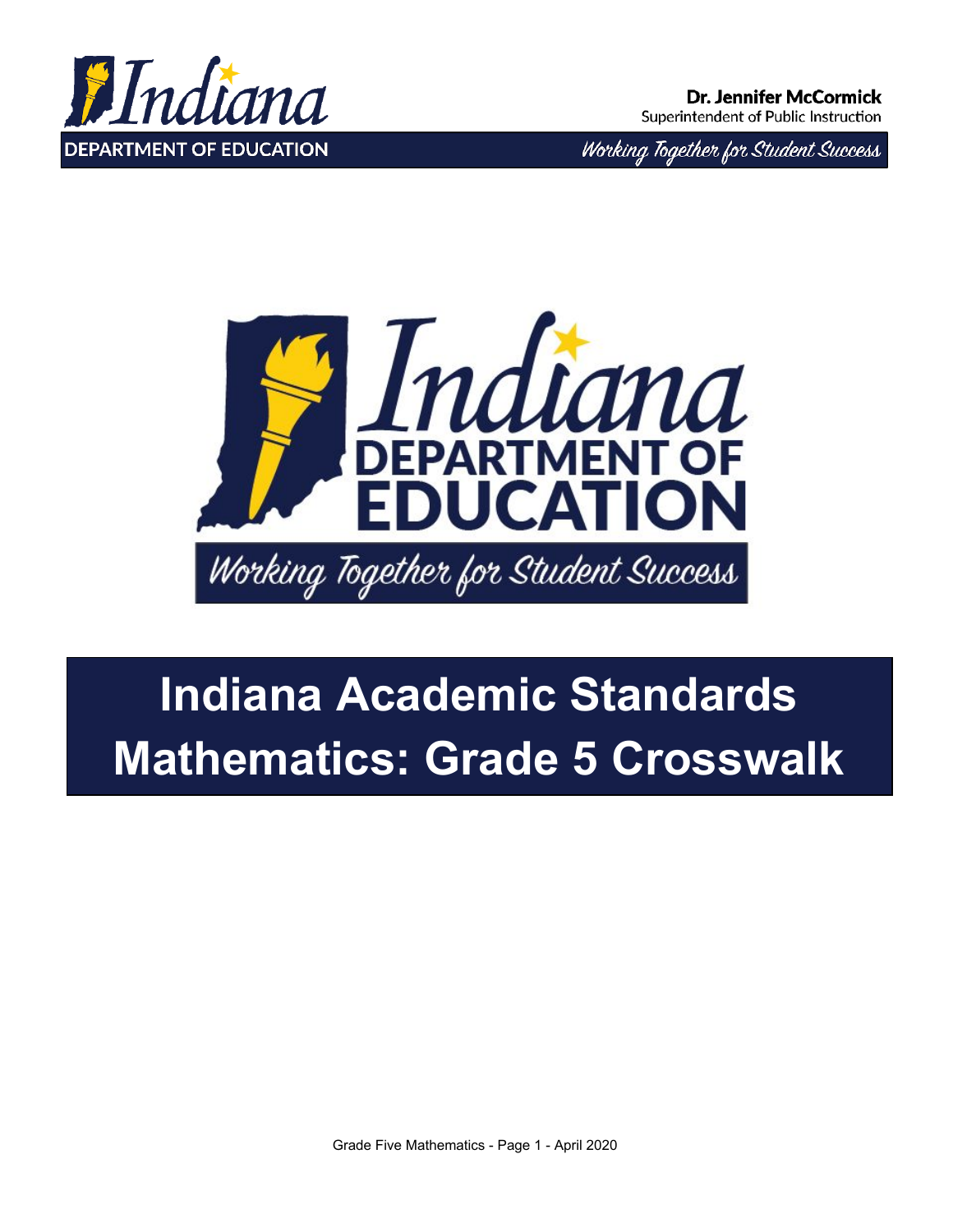

Superintendent of Public Instruction

| <b>2014 Standard Language</b>                                                                                                                                                                                                                                                            | <b>2020 Standard Language</b>                                                                                                                                                                                                                                                            | <b>Changes</b> |
|------------------------------------------------------------------------------------------------------------------------------------------------------------------------------------------------------------------------------------------------------------------------------------------|------------------------------------------------------------------------------------------------------------------------------------------------------------------------------------------------------------------------------------------------------------------------------------------|----------------|
|                                                                                                                                                                                                                                                                                          | <b>Grade Five</b>                                                                                                                                                                                                                                                                        |                |
|                                                                                                                                                                                                                                                                                          | <b>Number Sense</b>                                                                                                                                                                                                                                                                      |                |
| 5.NS.1 Use a number line to<br>compare and order fractions,<br>mixed numbers, and decimals<br>to thousandths. Write the<br>results using $>$ , $=$ , and $\le$<br>symbols.                                                                                                               | 5.NS.1 Use a number line to<br>compare and order fractions,<br>mixed numbers, and decimals<br>to thousandths. Write the<br>results using $>$ , $=$ , and $\le$<br>symbols.                                                                                                               | No Change      |
| 5.NS.2 Explain different<br>interpretations of fractions,<br>including: as parts of a whole,<br>parts of a set, and division of<br>whole numbers by whole<br>numbers.                                                                                                                    | 5.NS.2 Explain different<br>interpretations of fractions,<br>including: as parts of a whole,<br>parts of a set, and division of<br>whole numbers by whole<br>numbers.                                                                                                                    | No Change      |
| 5.NS.3 Recognize the<br>relationship that in a multi-digit<br>number, a digit in one place<br>represents 10 times as much<br>as it represents in the place to<br>its right, and inversely, a digit<br>in one place represents 1/10 of<br>what it represents in the place<br>to its left. | 5.NS.3 Recognize the<br>relationship that in a multi-digit<br>number, a digit in one place<br>represents 10 times as much<br>as it represents in the place to<br>its right, and inversely, a digit<br>in one place represents 1/10 of<br>what it represents in the place<br>to its left. | No Change      |
| 5.NS.4 Explain patterns in the<br>number of zeros of the product<br>when multiplying a number by<br>powers of 10, and explain<br>patterns in the placement of<br>the decimal point when a<br>decimal is multiplied or divided<br>by a power of 10. Use                                   | 5.NS.4 Explain patterns in the<br>number of zeros of the product<br>when multiplying a number by<br>powers of 10, and explain<br>patterns in the placement of<br>the decimal point when a<br>decimal is multiplied or divided<br>by a power of 10. Use                                   | No Change      |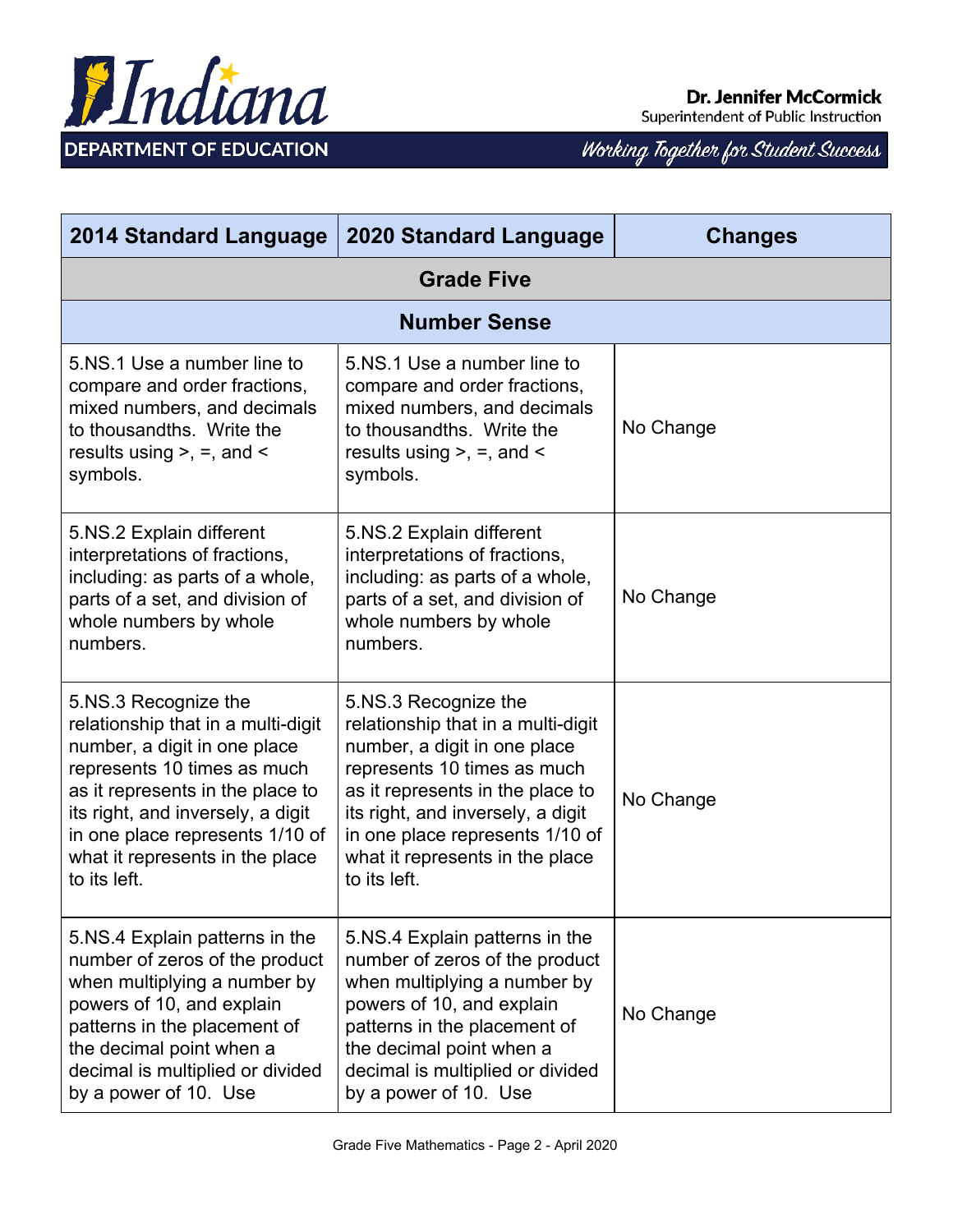

Superintendent of Public Instruction

| whole-number exponents to<br>denote powers of 10.                                                                                                                                                                                                                                                                              | whole-number exponents to<br>denote powers of 10.                                                                                                                                                                                                                                                                              |           |
|--------------------------------------------------------------------------------------------------------------------------------------------------------------------------------------------------------------------------------------------------------------------------------------------------------------------------------|--------------------------------------------------------------------------------------------------------------------------------------------------------------------------------------------------------------------------------------------------------------------------------------------------------------------------------|-----------|
| 5.NS.5 Use place value<br>understanding to round<br>decimal numbers up to<br>thousandths to any given place<br>value.                                                                                                                                                                                                          | 5.NS.5 Use place value<br>understanding to round<br>decimal numbers up to<br>thousandths to any given place<br>value.                                                                                                                                                                                                          | No Change |
| 5.NS.6 Understand, interpret,<br>and model percents as part of<br>a hundred (e.g. by using<br>pictures, diagrams, and other<br>visual models).                                                                                                                                                                                 | 5.NS.6 Understand, interpret,<br>and model percents as part of<br>a hundred (e.g. by using<br>pictures, diagrams, and other<br>visual models).                                                                                                                                                                                 | No Change |
| <b>Computation</b>                                                                                                                                                                                                                                                                                                             |                                                                                                                                                                                                                                                                                                                                |           |
| 5.C.1 Multiply multi-digit whole<br>numbers fluently using a<br>standard algorithmic approach.                                                                                                                                                                                                                                 | 5.C.1 Multiply multi-digit whole<br>numbers fluently using a<br>standard algorithmic approach.                                                                                                                                                                                                                                 | No Change |
| 5.C.2 Find whole-number<br>quotients and remainders with<br>up to four-digit dividends and<br>two-digit divisors, using<br>strategies based on place<br>value, the properties of<br>operations, and/or the<br>relationship between<br>multiplication and division.<br>Describe the strategy and<br>explain the reasoning used. | 5.C.2 Find whole-number<br>quotients and remainders with<br>up to four-digit dividends and<br>two-digit divisors, using<br>strategies based on place<br>value, the properties of<br>operations, and/or the<br>relationship between<br>multiplication and division.<br>Describe the strategy and<br>explain the reasoning used. | No Change |
| 5.C.3 Compare the size of a<br>product to the size of one<br>factor on the basis of the size<br>of the other factor, without                                                                                                                                                                                                   | 5.C.3 Compare the size of a<br>product to the size of one<br>factor on the basis of the size<br>of the other factor, without                                                                                                                                                                                                   | No Change |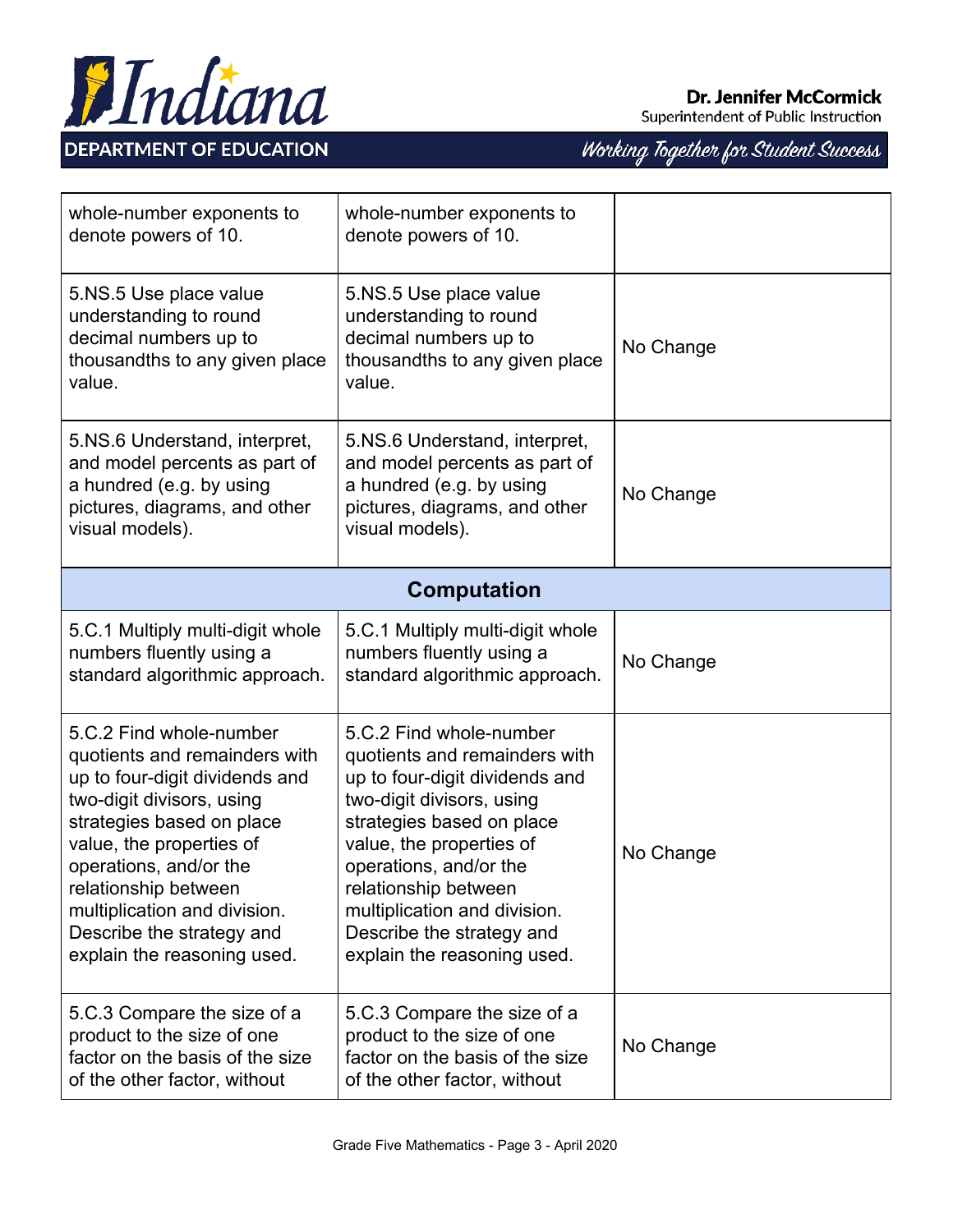

Superintendent of Public Instruction

| performing the indicated<br>multiplication.                                                                                                                                                                                                                                                                                                                                                                                 | performing the indicated<br>multiplication.                                                                                                                                                                                                                                                                                                                                                                                 |           |
|-----------------------------------------------------------------------------------------------------------------------------------------------------------------------------------------------------------------------------------------------------------------------------------------------------------------------------------------------------------------------------------------------------------------------------|-----------------------------------------------------------------------------------------------------------------------------------------------------------------------------------------------------------------------------------------------------------------------------------------------------------------------------------------------------------------------------------------------------------------------------|-----------|
| 5.C.4 Add and subtract<br>fractions with unlike<br>denominators, including mixed<br>numbers.                                                                                                                                                                                                                                                                                                                                | 5.C.4 Add and subtract<br>fractions with unlike<br>denominators, including mixed<br>numbers.                                                                                                                                                                                                                                                                                                                                | No Change |
| 5.C.5 Use visual fraction<br>models and numbers to<br>multiply a fraction by a fraction<br>or a whole number.                                                                                                                                                                                                                                                                                                               | 5.C.5 Use visual fraction<br>models and numbers to<br>multiply a fraction by a fraction<br>or a whole number.                                                                                                                                                                                                                                                                                                               | No Change |
| 5.C.6 Explain why multiplying a<br>positive number by a fraction<br>greater than one results in a<br>product greater than the given<br>number. Explain why<br>multiplying a positive number<br>by a fraction less than 1 results<br>in a product smaller than the<br>given number. Relate the<br>principle of fraction<br>equivalence, $a/b = (n \times a)/(n \times a)$<br>b), to the effect of multiplying<br>a/b by one. | 5.C.6 Explain why multiplying a<br>positive number by a fraction<br>greater than one results in a<br>product greater than the given<br>number. Explain why<br>multiplying a positive number<br>by a fraction less than 1 results<br>in a product smaller than the<br>given number. Relate the<br>principle of fraction<br>equivalence, $a/b = (n \times a)/(n \times a)$<br>b), to the effect of multiplying<br>a/b by one. | No Change |
| 5.C.7 Use visual fraction<br>models and numbers to divide<br>a unit fraction by a non-zero<br>whole number and to divide a<br>whole number by a unit<br>fraction.                                                                                                                                                                                                                                                           | 5.C.7 Use visual fraction<br>models and numbers to divide<br>a unit fraction by a non-zero<br>whole number and to divide a<br>whole number by a unit<br>fraction.                                                                                                                                                                                                                                                           | No Change |
| 5.C.8 Add, subtract, multiply,<br>and divide decimals to<br>hundredths, using models or                                                                                                                                                                                                                                                                                                                                     | 5.C.8 Add, subtract, multiply,<br>and divide decimals to<br>hundredths, using models or                                                                                                                                                                                                                                                                                                                                     | No Change |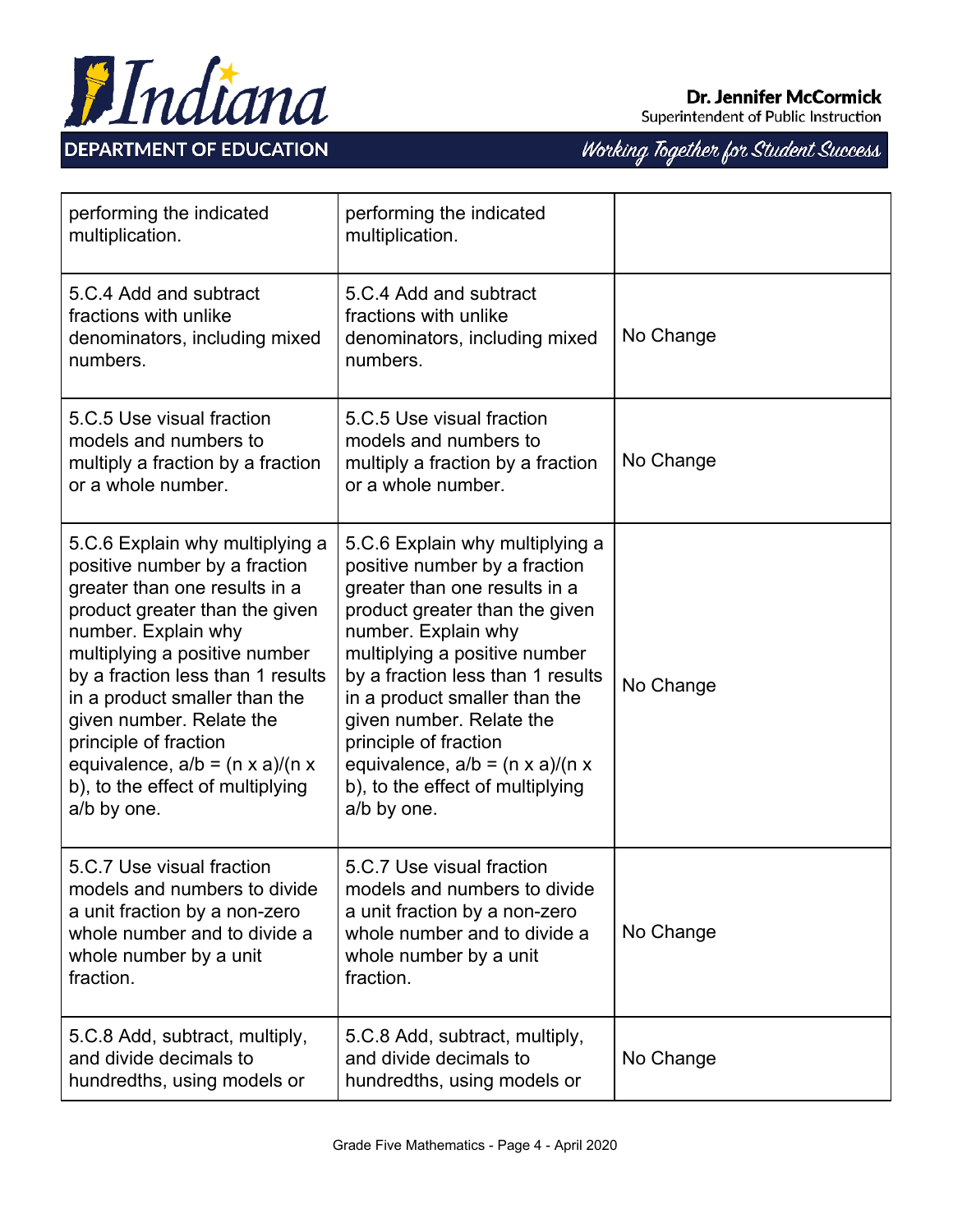

Superintendent of Public Instruction

| drawings and strategies based<br>on place value or the<br>properties of operations.<br>Describe the strategy and<br>explain the reasoning.                                                                                                                                                                                                    | drawings and strategies based<br>on place value or the<br>properties of operations.<br>Describe the strategy and<br>explain the reasoning.                                                                                                                                                                                                    |           |
|-----------------------------------------------------------------------------------------------------------------------------------------------------------------------------------------------------------------------------------------------------------------------------------------------------------------------------------------------|-----------------------------------------------------------------------------------------------------------------------------------------------------------------------------------------------------------------------------------------------------------------------------------------------------------------------------------------------|-----------|
| 5.C.9 Evaluate expressions<br>with parentheses or brackets<br>involving whole numbers using<br>the commutative properties of<br>addition and multiplication,<br>associative properties of<br>addition and multiplication, and<br>distributive property.                                                                                       | 5.C.9 Evaluate expressions<br>with parentheses or brackets<br>involving whole numbers using<br>the commutative properties of<br>addition and multiplication,<br>associative properties of<br>addition and multiplication, and<br>distributive property.                                                                                       | No Change |
|                                                                                                                                                                                                                                                                                                                                               | <b>Algebraic Thinking</b>                                                                                                                                                                                                                                                                                                                     |           |
| 5.AT.1 Solve real-world<br>problems involving<br>multiplication and division of<br>whole numbers (e.g. by using<br>equations to represent the<br>problem). In division problems<br>that involve a remainder,<br>explain how the remainder<br>affects the solution to the<br>problem.                                                          | 5.AT.1 Solve real-world<br>problems involving<br>multiplication and division of<br>whole numbers (e.g. by using<br>equations to represent the<br>problem). In division problems<br>that involve a remainder,<br>explain how the remainder<br>affects the solution to the<br>problem.                                                          | No Change |
| 5.AT.2 Solve real-world<br>problems involving addition<br>and subtraction of fractions<br>referring to the same whole,<br>including cases of unlike<br>denominators (e.g., by using<br>visual fraction models and<br>equations to represent the<br>problem). Use benchmark<br>fractions and number sense of<br>fractions to estimate mentally | 5.AT.2 Solve real-world<br>problems involving addition<br>and subtraction of fractions<br>referring to the same whole,<br>including cases of unlike<br>denominators (e.g., by using<br>visual fraction models and<br>equations to represent the<br>problem). Use benchmark<br>fractions and number sense of<br>fractions to estimate mentally | No Change |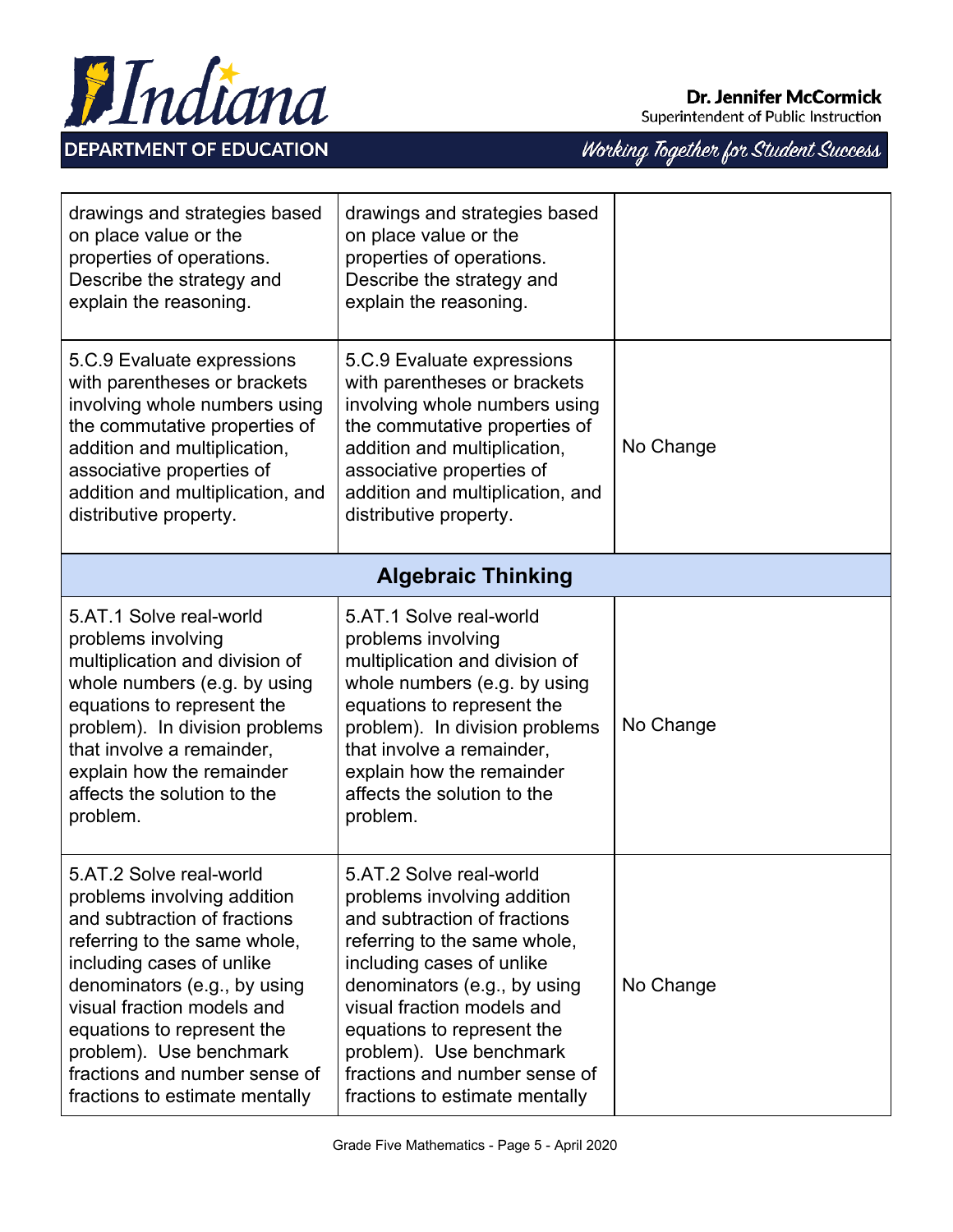

Superintendent of Public Instruction

| and assess whether the<br>answer is reasonable.                                                                                                                                                                                                                   | and assess whether the<br>answer is reasonable.                                                                                                                                                                                                                                                                                                                |                                                                                                   |
|-------------------------------------------------------------------------------------------------------------------------------------------------------------------------------------------------------------------------------------------------------------------|----------------------------------------------------------------------------------------------------------------------------------------------------------------------------------------------------------------------------------------------------------------------------------------------------------------------------------------------------------------|---------------------------------------------------------------------------------------------------|
| 5.AT.3 Solve real-world<br>problems involving<br>multiplication of fractions,<br>including mixed numbers (e.g.,<br>by using visual fraction models<br>and equations to represent the<br>problem).                                                                 | 5.AT.3 Solve real-world<br>problems involving<br>multiplication of fractions,<br>including mixed numbers (e.g.,<br>by using visual fraction models<br>and equations to represent the<br>problem).                                                                                                                                                              | No Change                                                                                         |
| 5.AT.4 Solve real-world<br>problems involving division of<br>unit fractions by non-zero<br>whole numbers, and division of<br>whole numbers by unit<br>fractions (e.g., by using visual<br>fraction models and equations<br>to represent the problem).             | 5.AT.4 Solve real-world<br>problems involving division of<br>unit fractions by non-zero<br>whole numbers, and division of<br>whole numbers by unit<br>fractions (e.g., by using visual<br>fraction models and equations<br>to represent the problem).                                                                                                          | No Change                                                                                         |
| 5.AT.5 Solve real-world<br>problems involving addition,<br>subtraction, multiplication, and<br>division with decimals to<br>hundredths, including problems<br>that involve money in decimal<br>notation (e.g. by using<br>equations to represent the<br>problem). | 5.AT.5 Solve real-world<br>problems involving addition,<br>subtraction, multiplication, and<br>division with decimals to<br>hundredths, including problems<br>that involve money in decimal<br>notation (e.g. by using<br>equations, models or drawings<br>and strategies based on place<br>value or properties of<br>operations to represent the<br>problem). | Added models or drawings and<br>strategies based on place<br>value or properties of<br>operations |
| 5.AT.6 Graph points with whole<br>number coordinates on a<br>coordinate plane. Explain how<br>the coordinates relate the point<br>as the distance from the origin<br>on each axis, with the                                                                       | 5.AT.6 Graph points with whole<br>number coordinates on a<br>coordinate plane. Explain how<br>the coordinates relate the point<br>as the distance from the origin<br>on each axis, with the                                                                                                                                                                    | No Change                                                                                         |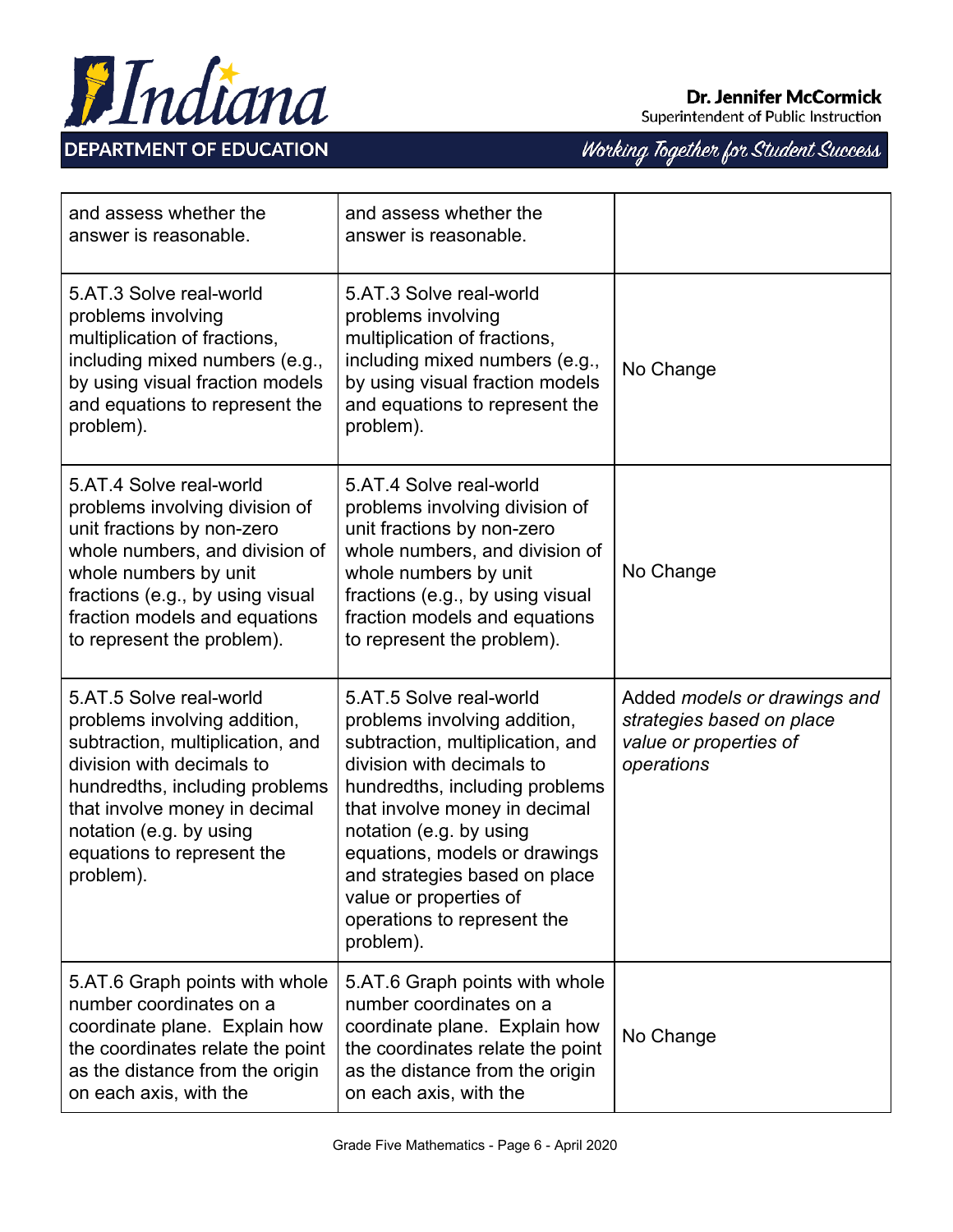

Superintendent of Public Instruction

| convention that the names of<br>the two axes and the<br>coordinates correspond (e.g.,<br>x-axis and x-coordinate, y-axis<br>and y-coordinate).                                                                                               | convention that the names of<br>the two axes and the<br>coordinates correspond (e.g.,<br>x-axis and x-coordinate, y-axis<br>and y-coordinate).                                                                                               |           |
|----------------------------------------------------------------------------------------------------------------------------------------------------------------------------------------------------------------------------------------------|----------------------------------------------------------------------------------------------------------------------------------------------------------------------------------------------------------------------------------------------|-----------|
| 5.AT.7 Represent real-world<br>problems and equations by<br>graphing ordered pairs in the<br>first quadrant of the coordinate<br>plane, and interpret coordinate<br>values of points in the context<br>of the situation.                     | 5.AT.7 Represent real-world<br>problems and equations by<br>graphing ordered pairs in the<br>first quadrant of the coordinate<br>plane, and interpret coordinate<br>values of points in the context<br>of the situation.                     | No Change |
| 5.AT.8 Define and use up to<br>two variables to write linear<br>expressions that arise from<br>real-world problems, and<br>evaluate them for given values.                                                                                   | 5.AT.8 Define and use up to<br>two variables to write linear<br>expressions that arise from<br>real-world problems, and<br>evaluate them for given values.                                                                                   | No Change |
|                                                                                                                                                                                                                                              | <b>Geometry</b>                                                                                                                                                                                                                              |           |
| 5.G.1 Identify, describe, and<br>draw triangles (right, acute,<br>obtuse) and circles using<br>appropriate tools (e.g., ruler or<br>straightedge, compass and<br>technology). Understand the<br>relationship between radius<br>and diameter. | 5.G.1 Identify, describe, and<br>draw triangles (right, acute,<br>obtuse) and circles using<br>appropriate tools (e.g., ruler or<br>straightedge, compass and<br>technology). Understand the<br>relationship between radius<br>and diameter. | No Change |
| 5.G.2 Identify and classify<br>polygons including<br>quadrilaterals, pentagons,                                                                                                                                                              | 5.G.2 Identify and classify<br>polygons including                                                                                                                                                                                            |           |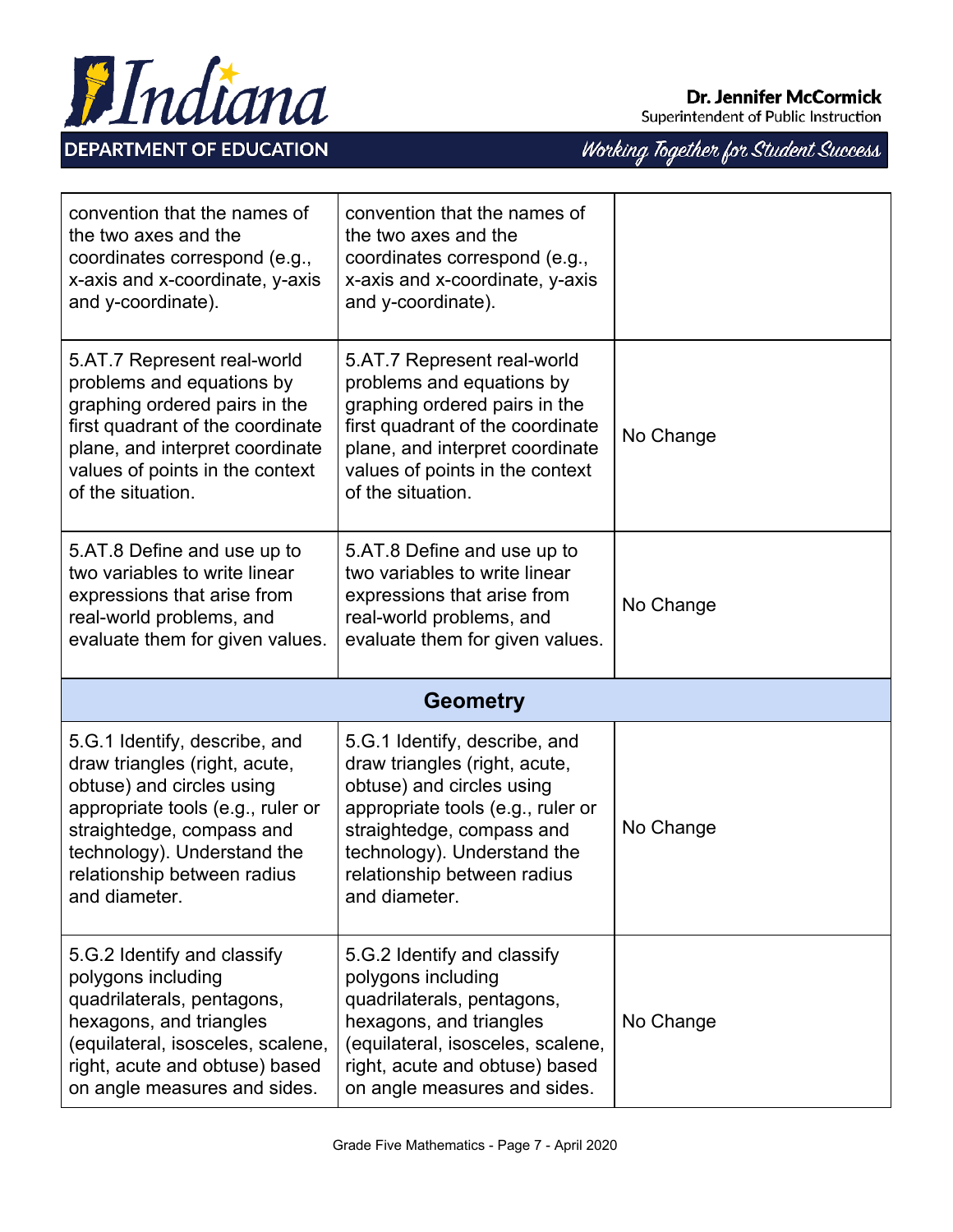

Superintendent of Public Instruction

| Classify polygons in a<br>hierarchy based on properties.                                                                                                                                                                                                                                                                                                                                | Classify polygons in a<br>hierarchy based on properties.                                                                                                                                                                                                                                                                                                                                |           |
|-----------------------------------------------------------------------------------------------------------------------------------------------------------------------------------------------------------------------------------------------------------------------------------------------------------------------------------------------------------------------------------------|-----------------------------------------------------------------------------------------------------------------------------------------------------------------------------------------------------------------------------------------------------------------------------------------------------------------------------------------------------------------------------------------|-----------|
|                                                                                                                                                                                                                                                                                                                                                                                         | <b>Measurement</b>                                                                                                                                                                                                                                                                                                                                                                      |           |
| 5.M.1 Convert among<br>different-sized standard<br>measurement units within a<br>given measurement system,<br>and use these conversions in<br>solving multi-step real-world<br>problems.                                                                                                                                                                                                | 5.M.1 Convert among<br>different-sized standard<br>measurement units within a<br>given measurement system,<br>and use these conversions in<br>solving multi-step real-world<br>problems.                                                                                                                                                                                                | No Change |
| 5.M.2 Find the area of a<br>rectangle with fractional side<br>lengths by modeling with unit<br>squares of the appropriate unit<br>fraction side lengths, and show<br>that the area is the same as<br>would be found by multiplying<br>the side lengths. Multiply<br>fractional side lengths to find<br>areas of rectangles, and<br>represent fraction products as<br>rectangular areas. | 5.M.2 Find the area of a<br>rectangle with fractional side<br>lengths by modeling with unit<br>squares of the appropriate unit<br>fraction side lengths, and show<br>that the area is the same as<br>would be found by multiplying<br>the side lengths. Multiply<br>fractional side lengths to find<br>areas of rectangles, and<br>represent fraction products as<br>rectangular areas. | No Change |
| 5.M.3 Develop and use<br>formulas for the area of<br>triangles, parallelograms and<br>trapezoids. Solve real-world<br>and other mathematical<br>problems that involve<br>perimeter and area of triangles,<br>parallelograms and trapezoids,<br>using appropriate units for<br>measures.                                                                                                 | 5.M.3 Develop and use<br>formulas for the area of<br>triangles, parallelograms and<br>trapezoids. Solve real-world<br>and other mathematical<br>problems that involve<br>perimeter and area of triangles,<br>parallelograms and trapezoids,<br>using appropriate units for<br>measures.                                                                                                 | No Change |
| 5.M.4 Find the volume of a                                                                                                                                                                                                                                                                                                                                                              | 5.M.4 Find the volume of a                                                                                                                                                                                                                                                                                                                                                              | No Change |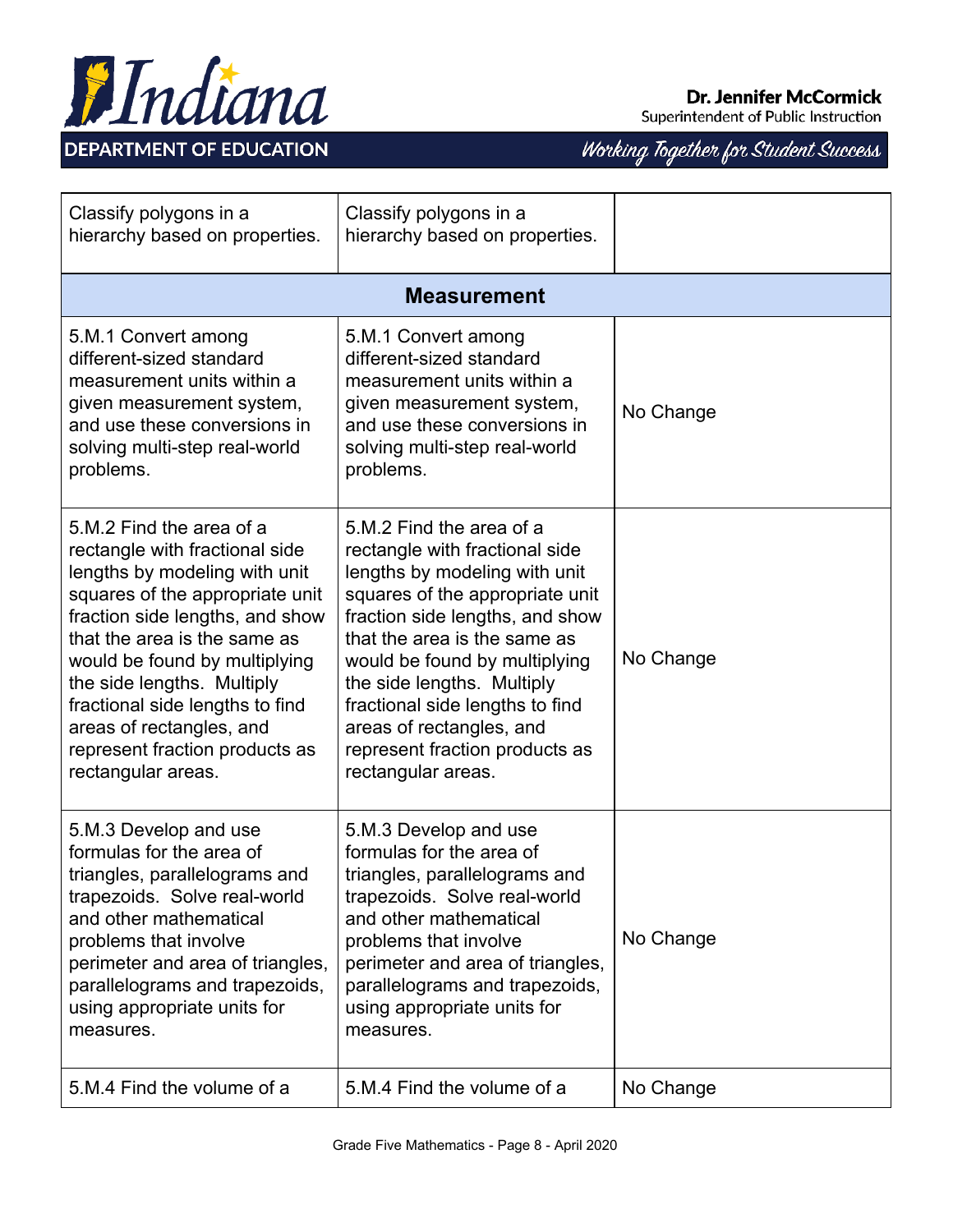

Superintendent of Public Instruction

| right rectangular prism with<br>whole-number side lengths by<br>packing it with unit cubes, and<br>show that the volume is the<br>same as would be found by<br>multiplying the edge lengths or<br>multiplying the height by the<br>area of the base.                    | right rectangular prism with<br>whole-number side lengths by<br>packing it with unit cubes, and<br>show that the volume is the<br>same as would be found by<br>multiplying the edge lengths or<br>multiplying the height by the<br>area of the base.                    |           |
|-------------------------------------------------------------------------------------------------------------------------------------------------------------------------------------------------------------------------------------------------------------------------|-------------------------------------------------------------------------------------------------------------------------------------------------------------------------------------------------------------------------------------------------------------------------|-----------|
| 5.M.5 Apply the formulas $V = I$<br>$\times w \times h$ and V = B $\times h$ for right<br>rectangular prisms to find<br>volumes of right rectangular<br>prisms with whole-number<br>edge lengths to solve<br>real-world problems and other<br>mathematical problems.    | 5.M.5 Apply the formulas $V = I$<br>$\times w \times h$ and $V = B \times h$ for right<br>rectangular prisms to find<br>volumes of right rectangular<br>prisms with whole-number<br>edge lengths to solve<br>real-world problems and other<br>mathematical problems.    | No Change |
| 5.M.6 Find volumes of solid<br>figures composed of two<br>non-overlapping right<br>rectangular prisms by adding<br>the volumes of the<br>non-overlapping parts,<br>applying this technique to solve<br>real-world problems and other<br>mathematical problems.          | 5.M.6 Find volumes of solid<br>figures composed of two<br>non-overlapping right<br>rectangular prisms by adding<br>the volumes of the<br>non-overlapping parts,<br>applying this technique to solve<br>real-world problems and other<br>mathematical problems.          | No Change |
| <b>Data Analysis</b>                                                                                                                                                                                                                                                    |                                                                                                                                                                                                                                                                         |           |
| 5.DA.1 Formulate questions<br>that can be addressed with<br>data and make predictions<br>about the data. Use<br>observations, surveys, and<br>experiments to collect,<br>represent, and interpret the<br>data using tables (including<br>frequency tables), line plots, | 5.DA.1 Formulate questions<br>that can be addressed with<br>data and make predictions<br>about the data. Use<br>observations, surveys, and<br>experiments to collect,<br>represent, and interpret the<br>data using tables (including<br>frequency tables), line plots, | No Change |